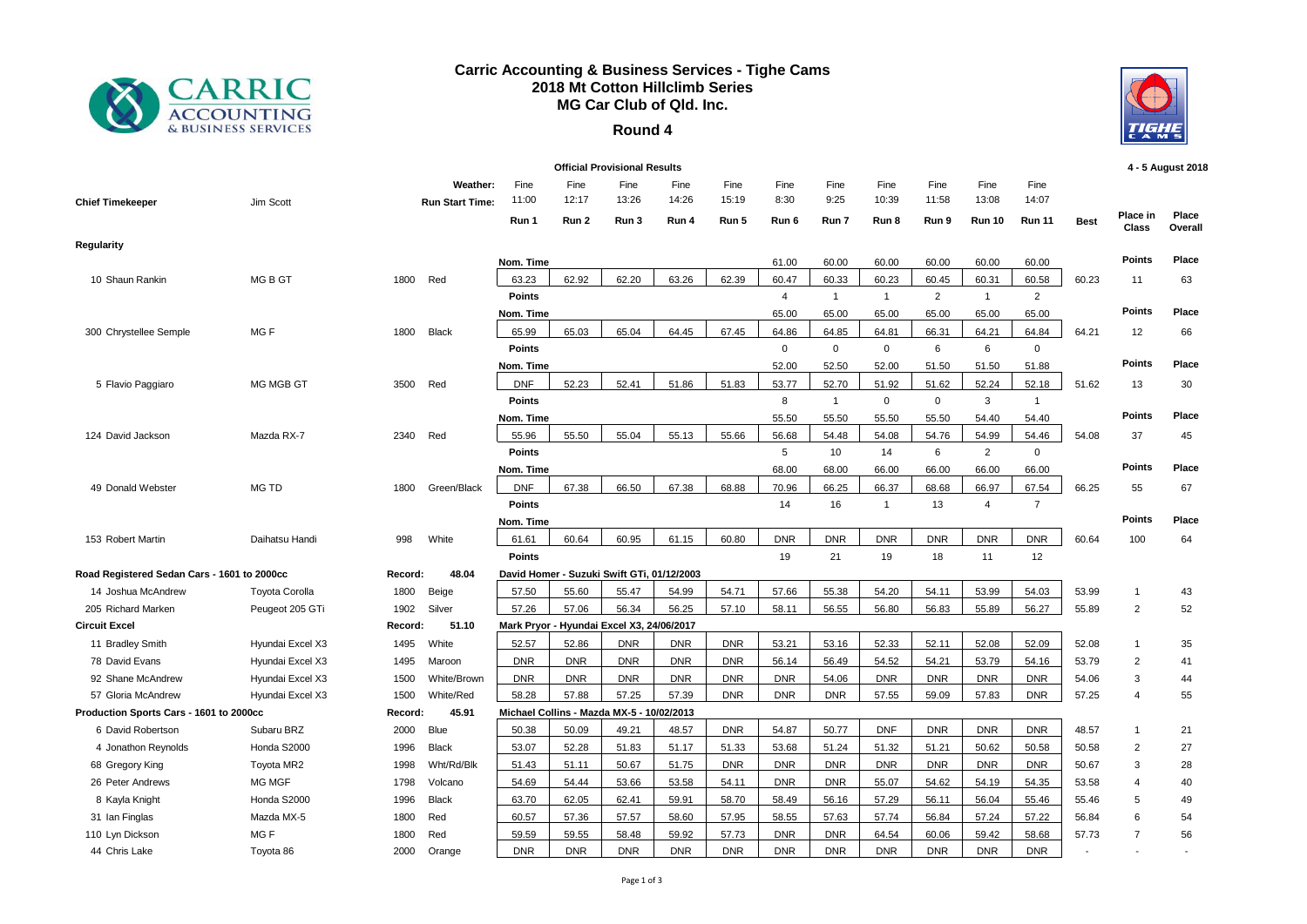|                                                |                       |         |            | Run 1      | Run 2      | Run 3                                       | Run 4                                         | Run 5      | Run 6      | Run 7      | Run 8      | Run 9      | <b>Run 10</b> | <b>Run 11</b> | <b>Best</b> | Place in<br>Class | Place<br>Overall |
|------------------------------------------------|-----------------------|---------|------------|------------|------------|---------------------------------------------|-----------------------------------------------|------------|------------|------------|------------|------------|---------------|---------------|-------------|-------------------|------------------|
| Production Sports Cars - 2001cc & over         |                       | Record: | 43.80      |            |            | Mark Crespan - Ford Cobra RMC,              | 19/04/2015                                    |            |            |            |            |            |               |               |             |                   |                  |
| 116 Dean Amos                                  | Lotus 2 Eleven        | 1796S   | Black      | 46.97      | 46.98      | 46.68                                       | 47.14                                         | <b>DNR</b> | 49.47      | 47.05      | 46.81      | 46.29      | 46.61         | <b>DNR</b>    | 46.29       | -1                | 15               |
| 113 Michael Larymore                           | Toyoya MR2            | 2000T   | White      | 46.87      | 47.27      | 47.84                                       | 46.80                                         | 47.17      | <b>DNR</b> | <b>DNR</b> | 47.71      | 47.04      | 46.79         | <b>DNR</b>    | 46.79       | $\overline{2}$    | 16               |
| 20 David Roberts                               | Datsun 260Z           | 2800    | Yellow     | 49.91      | 48.90      | 48.86                                       | 48.17                                         | 48.52      | 51.78      | 49.79      | 49.13      | 49.47      | 49.22         | 48.71         | 48.17       | 3                 | 19               |
| 28 Darryl Searle                               | Triumph TR8           | 3900    | Rd/Wht/Blu | <b>DNR</b> | 60.52      | 51.48                                       | 50.52                                         | <b>DNR</b> | 52.29      | 50.04      | 48.93      | 48.93      | 49.48         | <b>DNR</b>    | 48.93       | $\overline{4}$    | 24               |
| 16 Glen Amos                                   | Lotus 2 Eleven        | 1796S   | Black      | 52.78      | 52.73      | 51.90                                       | 52.97                                         | 52.72      | 58.91      | 54.44      | 52.02      | 51.80      | 54.00         | 52.46         | 51.80       | 5                 | 32               |
| Road Registered Sedan Cars - 2001cc & over     |                       | Record: | 46.70      |            |            | Paul Buccini - BMW 135i, 29/11/2015         |                                               |            |            |            |            |            |               |               |             |                   |                  |
| 29 Christopher Balhatchet                      | Nissan Skyline        | 2500    | Yellow     | 55.51      | 54.37      | 53.80                                       | 53.18                                         | 53.45      | 59.52      | 56.02      | 54.19      | 53.88      | <b>DNR</b>    | <b>DNR</b>    | 53.18       | -1                | 39               |
| 125 Ray Balhatchet                             | Nissan Skyline        | 2500    | Yellow     | 57.26      | 55.80      | 55.86                                       | 56.03                                         | 55.79      | 70.28      | 60.78      | 56.68      | 55.53      | 55.75         | 54.34         | 54.34       | $\overline{2}$    | 46               |
| 91 Matthew McGrath                             | Ford Fiesta           | 1596T   | White      | 71.52      | 65.99      | 65.47                                       | 64.21                                         | 62.77      | 64.14      | 61.25      | 60.14      | 60.75      | 58.85         | <b>DNR</b>    | 58.85       | 3                 | 60               |
| Modified Production Sedan Cars - Up to 2000cc  |                       | Record: | 47.12      |            |            |                                             | Shane Merrick - Datsun 1200 Coupe, 29/11/2014 |            |            |            |            |            |               |               |             |                   |                  |
| 76 Noel Dore                                   | Volkswagen Beetle     | 1904    | Red        | 55.43      | 54.72      | 55.37                                       | 55.06                                         | 55.22      | 57.31      | 55.55      | 54.92      | 54.05      | 53.94         | 53.94         | 53.94       | 1                 | 42               |
| 115 Luke Tomkins                               | <b>Toyota Corolla</b> | 1998    | Green      | 62.70      | 59.42      | 59.51                                       | 58.68                                         | 59.22      | 67.18      | 60.34      | 58.12      | 58.52      | 58.10         | 58.18         | 58.10       | $\overline{2}$    | 57               |
| 188 Karl Reinke                                | Hyundai Excel         | 1500    | White      | 60.29      | 60.15      | 59.43                                       | 59.01                                         | <b>DNR</b> | <b>DNR</b> | <b>DNR</b> | 58.38      | 61.02      | 58.70         | <b>DNR</b>    | 58.38       | 3                 | 59               |
| 881 Jo Reinke                                  | Hyundai Excel         | 1500    | White      | 61.82      | 60.53      | 59.37                                       | <b>DNR</b>                                    | <b>DNR</b> | <b>DNR</b> | 59.72      | 61.20      | 59.85      | <b>DNR</b>    | <b>DNR</b>    | 59.37       | $\overline{4}$    | 61               |
| Modified Production Sedan Cars - 2001cc & over |                       | Record: | 46.47      |            |            | Paul Buccini - BMW 135i, 11/09/2016         |                                               |            |            |            |            |            |               |               |             |                   |                  |
| 9 Jonathon Anable                              | <b>BMW 325i</b>       | 2700    | Grey       | 49.52      | 49.02      | 49.13                                       | 49.00                                         | 50.64      | 49.96      | 48.95      | 48.75      | 48.99      | 51.58         | 50.48         | 48.75       | 1                 | 23               |
| 42 Aaron Langford                              | Hyundai Accent        | 1500T   | White      | 58.63      | 57.43      | 56.13                                       | 56.34                                         | 56.63      | 55.73      | 59.93      | 56.17      | 55.47      | 55.29         | 55.47         | 55.29       | $\overline{2}$    | 48               |
| Group K                                        |                       | Record: | 52.30      |            |            | Pete Trapnell - Ford V8 Special, 07/07/2012 |                                               |            |            |            |            |            |               |               |             |                   |                  |
| 23 Barry Smith                                 | Ford V8 Special       | 3916    | Silver     | 56.42      | 56.23      | 56.04                                       | 56.24                                         | 56.65      | 57.82      | 56.47      | 55.92      | 55.94      | 55.62         | <b>DNR</b>    | 55.62       | 1                 | 50               |
| Group N - Up to 2000cc                         |                       | Record: | 48.60      |            |            | Neil Lewis - Ford Cortina Mk II, 08/08/2010 |                                               |            |            |            |            |            |               |               |             |                   |                  |
| 93 Peter Gilbert                               | Ford Cortina GT       | 1498    | White      | 55.95      | <b>DNF</b> | 55.64                                       | <b>DNR</b>                                    | <b>DNR</b> | 59.35      | 54.87      | 55.09      | 54.41      | 54.68         | <b>DNR</b>    | 54.41       | 1                 | 47               |
| Group R                                        |                       | Record: | 42.67      |            |            |                                             | Greg Tebble - Van Diemen FF2000, 30/06/2018   |            |            |            |            |            |               |               |             |                   |                  |
| 427 Greg Tebble                                | Van Diemen FF2000     | 1995    | Yellow     | 44.84      | 44.01      | 43.99                                       | 43.91                                         | 44.23      | 47.79      | 44.85      | 44.05      | 44.60      | 44.39         | 44.65         | 43.91       | -1                | 8                |
| Group V                                        |                       | Record: | 52.04      |            |            | Geoff Cohen - Malmark Elfin, 28/11/2015     |                                               |            |            |            |            |            |               |               |             |                   |                  |
| 39 David Dumolo                                | Venom Formula Vee     | 1200    | Red        | 56.75      | 56.45      | 56.63                                       | 55.97                                         | 55.70      | 58.19      | 56.19      | 56.48      | 56.31      | 56.46         | 55.82         | 55.70       | 1                 | 51               |
| Group Q - Sports                               |                       | Record: | 52.18      |            |            | Geoffrey Cohen - Bulant Mk 7L, 30/06/2018   |                                               |            |            |            |            |            |               |               |             |                   |                  |
| 15 Geoffrey Cohen                              | Bulant Clubman Mk 7L  | 1300    | Yellow     | 54.98      | 53.22      | 51.43                                       | 52.11                                         | 51.96      | 53.27      | 51.10      | 51.15      | 50.83      | 49.96         | 50.25         | 49.96*      | 1                 | 26               |
| 37 Alan Telfer                                 | Lotus <sub>7</sub>    | 1300    | Green      | <b>DNR</b> | <b>DNR</b> | <b>DNR</b>                                  | <b>DNR</b>                                    | <b>DNR</b> | 66.35      | <b>DNR</b> | 59.23      | 59.13      | 58.10         | <b>DNR</b>    | 58.10       | $\overline{2}$    | 57               |
| Formula Vee - 1200                             |                       | Record: | 48.48      |            |            | Adrian Holmes - Elfin NG, 19/02/2012        |                                               |            |            |            |            |            |               |               |             |                   |                  |
| 351 James Heymer                               | Hornet Formula Vee    | 1198    | Orange/Red | 52.66      | 52.40      | 52.56                                       | 53.21                                         | 53.64      | 55.69      | 53.19      | 53.29      | 53.10      | 53.36         | 52.53         | 52.40       | 1                 | 36               |
| PRC Rally Cars                                 |                       | Record: | 49.36      |            |            | Dean Tighe - Nissan Pulsar, 13/03/1994      |                                               |            |            |            |            |            |               |               |             |                   |                  |
| 129 John Gibson                                | Mitsubishi GSR Lancer | 1600    | Green      | <b>DNR</b> | 53.24      | 52.51                                       | <b>DNR</b>                                    | <b>DNR</b> | 55.55      | 53.31      | 52.73      | 52.93      | 52.63         | 53.55         | 52.51       | 1                 | 37               |
| 118 Ray Evans                                  | <b>Ford Escort</b>    | 1992    | Blue/White | <b>DNR</b> | <b>DNR</b> | <b>DNR</b>                                  | <b>DNR</b>                                    | <b>DNR</b> | <b>DNR</b> | <b>DNR</b> | <b>DNR</b> | <b>DNR</b> | <b>DNR</b>    | <b>DNR</b>    |             |                   |                  |
| All Wheel Drive - Forced Induction             |                       | Record: | 42.35      |            |            | Michael Collins - Subaru WRX, 08/08/2010    |                                               |            |            |            |            |            |               |               |             |                   |                  |
| 60 Sebastian Black                             | Subaru WRX            | 2457T   | Black      | 50.44      | 46.35      | 47.30                                       | 46.69                                         | 46.66      | 48.19      | 46.58      | 46.40      | 45.66      | 45.78         | 47.76         | 45.66       |                   | 12               |
| Sports Cars (Open) - 2001cc & over             |                       | Record: | 43.33      |            |            |                                             | Bill Norman - TC2 Clubman Sports, 04/09/2005  |            |            |            |            |            |               |               |             |                   |                  |
| 34 Jeffrey Graham                              | Mazda MX-5            | 1800S   | Silver     | 50.35      | 49.08      | 49.36                                       | 48.72                                         | 49.05      | 50.92      | 48.98      | 48.59      | 48.77      | 48.89         | 48.98         | 48.59       | 1                 | 22               |
| Sports Cars (Closed) - 2001cc & over           |                       | Record: | 43.67      |            |            | David Homer - Suzuki Swift, 30/10/2010      |                                               |            |            |            |            |            |               |               |             |                   |                  |
| 63 Cameron Hurman                              | Mazda RX-7            | 2340T   | Red        | <b>DNR</b> | <b>DNR</b> | <b>DNR</b>                                  | <b>DNR</b>                                    | <b>DNR</b> | 50.63      | 50.28      | 51.32      | 51.18      | 49.48         | 49.98         | 49.48       |                   | 25               |
| 80 Stephen Torpey                              | Mazda RX-7            | 2340T   | Blue       | <b>DNR</b> | <b>DNR</b> | <b>DNR</b>                                  | <b>DNR</b>                                    | <b>DNR</b> | <b>DNR</b> | <b>DNR</b> | <b>DNR</b> | <b>DNR</b> | <b>DNR</b>    | <b>DNR</b>    |             |                   |                  |
| Clubman Sports Cars - Up to 2000cc             |                       | Record: | 44.18      |            |            | Brian Pettit - Westfield SE, 29/03/2015     |                                               |            |            |            |            |            |               |               |             |                   |                  |
| 117 Brian Pettit                               | Westfield SE          | 1600    | Red        | 46.89      | 46.38      | 45.65                                       | <b>DNR</b>                                    | <b>DNR</b> | 48.32      | 45.29      | 46.00      | 46.25      | 45.53         | <b>DNR</b>    | 45.29       |                   | 10               |
| 134 Ainsley Fitzgerald                         | Arrow Clubman         | 1785    | Blue       | 48.58      | 46.13      | 47.38                                       | <b>DNR</b>                                    | <b>DNR</b> | 47.68      | 46.58      | 46.46      | 45.59      | 45.81         | <b>DNR</b>    | 45.59       | 2                 | 11               |